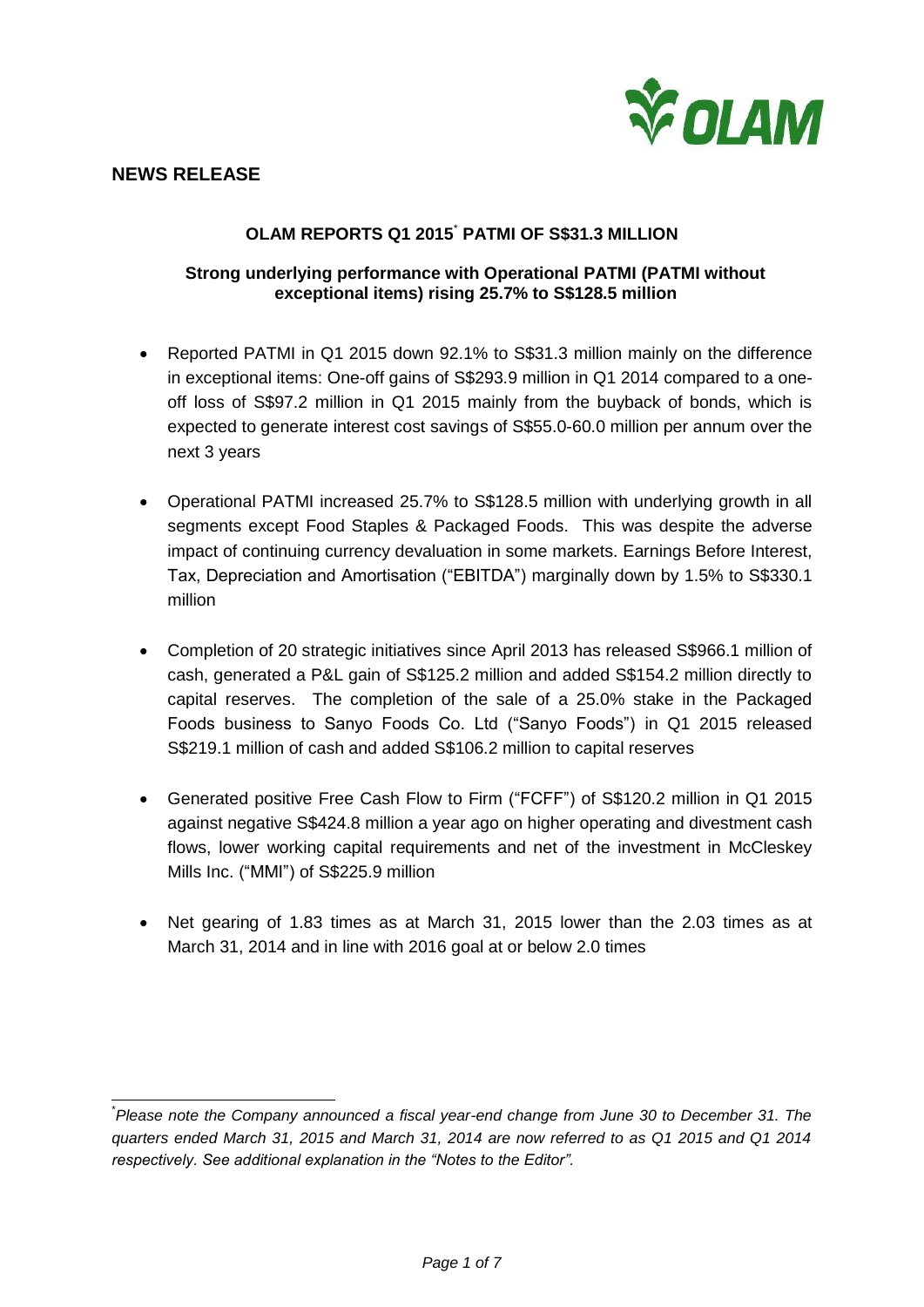

| <b>Consolidated Financial Results for the</b><br>Quarter ended March 31, 2015 (S\$ million) | Q1 2015 | Q1 2014 | % Change |
|---------------------------------------------------------------------------------------------|---------|---------|----------|
| Volume ('000 MT)                                                                            | 2,682.8 | 4,018.0 | (33.2)   |
| Revenue                                                                                     | 4,321.1 | 4,836.4 | (10.7)   |
| <b>EBITDA</b>                                                                               | 330.1   | 335.3   | (1.5)    |
| <b>PAT</b>                                                                                  | 27.6    | 392.9   | (93.0)   |
| <b>PATMI</b>                                                                                | 31.3    | 396.1   | (92.1)   |
| <b>Operational PATMI</b>                                                                    | 128.5   | 102.2   | 25.7     |

*Singapore, May 15, 2015 –* Olam International Limited ("Olam", "the Group" or "the Company"), today reported strong underlying operational performance for the three months ended March 31, 2015 ("Q1 2015").

Operational Profit After Tax and Minority Interest ("Operational PATMI"), which excludes exceptional items, was up 25.7% to S\$128.5 million. The performance was achieved despite the continued adverse impact of currency devaluation against the US dollar on Olam's import and domestic distribution businesses in some markets.

Reported PATMI was down 92.1% compared to the previous corresponding period ("Q1 2014"). This is largely because of the swing in exceptional items in the two periods – in Q1 2014, the Company had reported net exceptional gains of S\$293.9 million largely from the revaluation of its stake in PureCircle Limited as well as the sale and leaseback of its almond assets in Australia, while Q1 2015 included a net exceptional loss of S\$97.2 million resulting mainly from the buyback of outstanding US\$750.0 million 6.75% bonds due 2018. The bond buyback is expected to generate interest savings of about S\$55.0-60.0 million per year over the next three years.

Sales volume fell 33.2% as a result of the Company's deliberate strategy to grow in prioritised platforms while reducing volumes or exiting from lower-margin business. Revenue declined 10.7% to S\$4.3 billion as lower volumes were offset by higher prices of some commodities.

EBITDA fell by a marginal 1.5% to S\$330.1 million. All business segments except the Food Staples & Packaged Foods segment achieved higher EBITDA. This was despite the estimated net negative impact on EBITDA from currency devaluation of about S\$12.0 million.

The Q1 2015 results also included a higher net loss of S\$14.7 million on the fair valuation of biological assets compared to a net loss of S\$8.7 million in Q1 2014.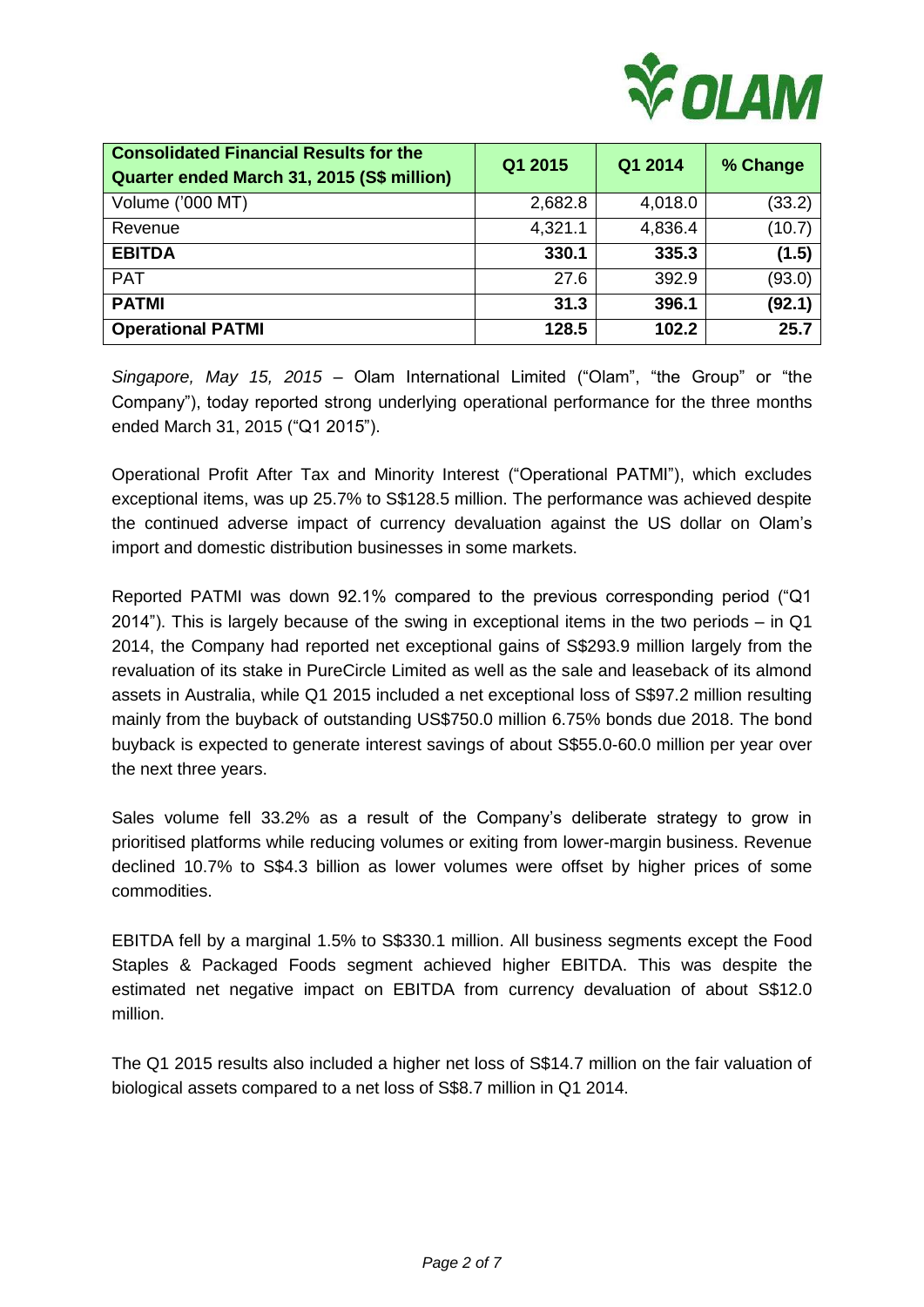

Olam reported positive Free Cash Flow to Firm ("FCFF") of S\$120.2 million during the current period, a significant improvement from negative S\$424.8 million a year ago. This was mainly because of higher operating and divestment cash flows, as well as lower working capital requirements.

Olam has completed 20 strategic initiatives since April 2013, which released cash of S\$966.1 million, generated a P&L gain of S\$125.2 million and added S\$154.2 million to capital reserves. This includes the sale of a 25.0% stake in the Packaged Foods business to Sanyo Foods which was completed in Q1 2015, releasing cash of S\$219.1 million and adding S\$106.2 million to reserves.

Capital expenditure ("Capex") incurred in Q1 2015 was S\$301.5 million as compared to S\$180.0 million in Q1 2014. This included a S\$225.9 million investment to acquire MMI which was not part of the strategic plan Capex guidance. Excluding the MMI investment, Capex for the period would be \$75.6 million or 58.0% lower than Q1 2014.

Net gearing as at March 31, 2015 was 1.83 times, lower than the 2.03 times a year ago, and is in line with the 2016 target at or below 2.0 times.

**Olam's Co-founder, Group Managing Director and CEO, Sunny Verghese** said: "Excluding the headline impact of exceptional items, our strong underlying performance in Q1 2015 is testament to the disciplined execution of our strategic plan initiatives.

"We continue to pursue our twin objectives of profitable growth and cash flow generation while investing in selective opportunities that can enhance shareholder value over time. We successfully completed the MMI acquisition in the US as well as the strategic partnership with Sanyo Foods in the Packaged Foods business in this quarter and expect to complete the ADM cocoa acquisition by the end of Q3 this year. Successful completion and execution of these strategic initiatives will position us for further growth in three of our large prioritised platforms."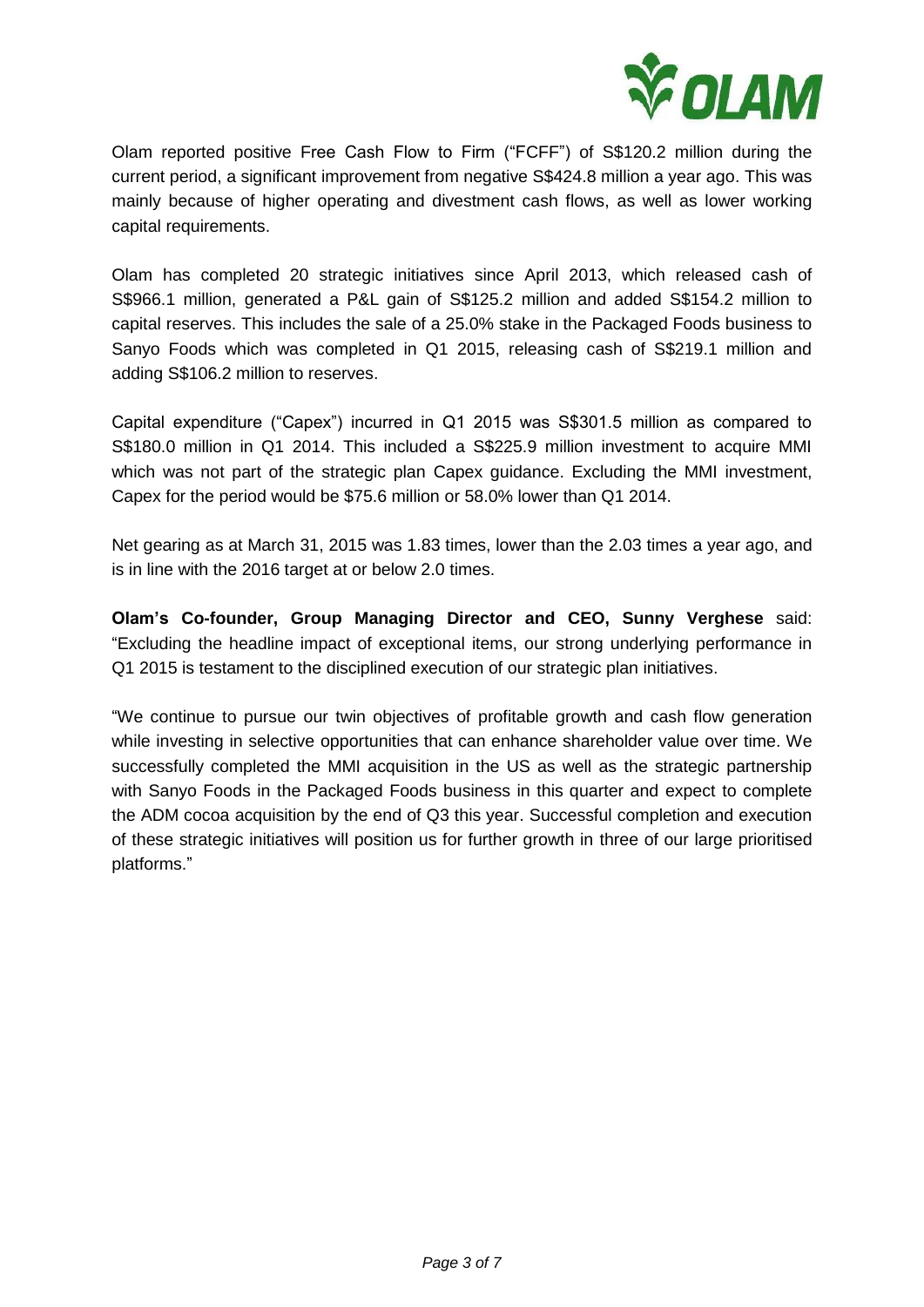

## **Segmental Review**

| <b>Segment</b>                                 | <b>Sales Volume</b> |         | <b>Revenue</b> |         | <b>EBITDA</b> |         |
|------------------------------------------------|---------------------|---------|----------------|---------|---------------|---------|
|                                                | Q1 2015             | Q1 2014 | Q1 2015        | Q1 2014 | Q1 2015       | Q1 2014 |
| Edible Nuts, Spices &<br>Vegetable Ingredients | 234.7               | 283.6   | 875.7          | 773.4   | 97.1          | 84.7    |
| Confectionery &<br>Beverage Ingredients        | 479.6               | 464.6   | 1,710.7        | 1,526.1 | 83.4          | 77.2    |
| Food Staples &<br>Packaged Foods               | 1,657.8             | 2,860.9 | 1,139.0        | 1,828.1 | 80.0          | 122.0   |
| <b>Food Category</b>                           | 2,372.1             | 3,609.1 | 3,725.4        | 4,127.6 | 260.5         | 283.9   |
| <b>Industrial Raw</b><br>Materials (IRM)       | 310.6               | 408.9   | 595.7          | 708.5   | 58.5          | 55.7    |
| <b>Commodity Financial</b><br>Services (CFS)   | N.A.                | N.A.    | 0.0            | 0.3     | 11.0          | (4.3)   |
| <b>Non-Food Category</b>                       | 310.6               | 408.9   | 595.7          | 708.8   | 69.5          | 51.4    |
| <b>Total</b>                                   | 2,682.8             | 4,018.0 | 4,321.1        | 4,836.4 | 330.1         | 335.3   |

*Volume in '000 metric tonnes; Revenue & EBITDA in S\$ million*

The **Edible Nuts, Spices & Vegetable Ingredients** segment posted a 13.2% growth in revenues in Q1 2015 despite a 17.2% decline in volumes, primarily on elevated prices for almonds, hazelnuts and pepper. EBITDA grew 14.6% as the almonds business continued to do well given the higher prices, as did the US spices and vegetables business, but the upstream peanut business in Argentina was affected by lower prices and the improved competitiveness of the US peanut industry in the export markets.

The **Confectionery & Beverage Ingredients** segment recorded a 12.1% increase in revenue on a 3.2% increase in volumes and higher cocoa prices compared to the previous corresponding period. The fall in coffee prices during Q1 2015 has resulted in market illiquidity but market conditions are expected to normalise over the next few quarters. EBITDA grew 8.0% with contribution from both Coffee and Cocoa platforms.

**Food Staples & Packaged Foods** volumes and revenue fell 42.1% and 37.7% respectively on the back of the deconsolidation of the Grains business in Australia and the discontinued operation in South Africa. Although the rest of the Grains business as well as the Rice distribution, Sugar and Dairy supply chain businesses performed well during this period, overall segment EBITDA declined by 34.4%. This was due to the reduced volumes from discontinued operations, the continued underperformance of Dairy farming operations in Uruguay and the impact of currency devaluation on Packaged Foods and the Palm refining and distribution businesses in Nigeria, Ghana and Mozambique. This adverse margin impact of currency devaluation is expected to continue in the near term.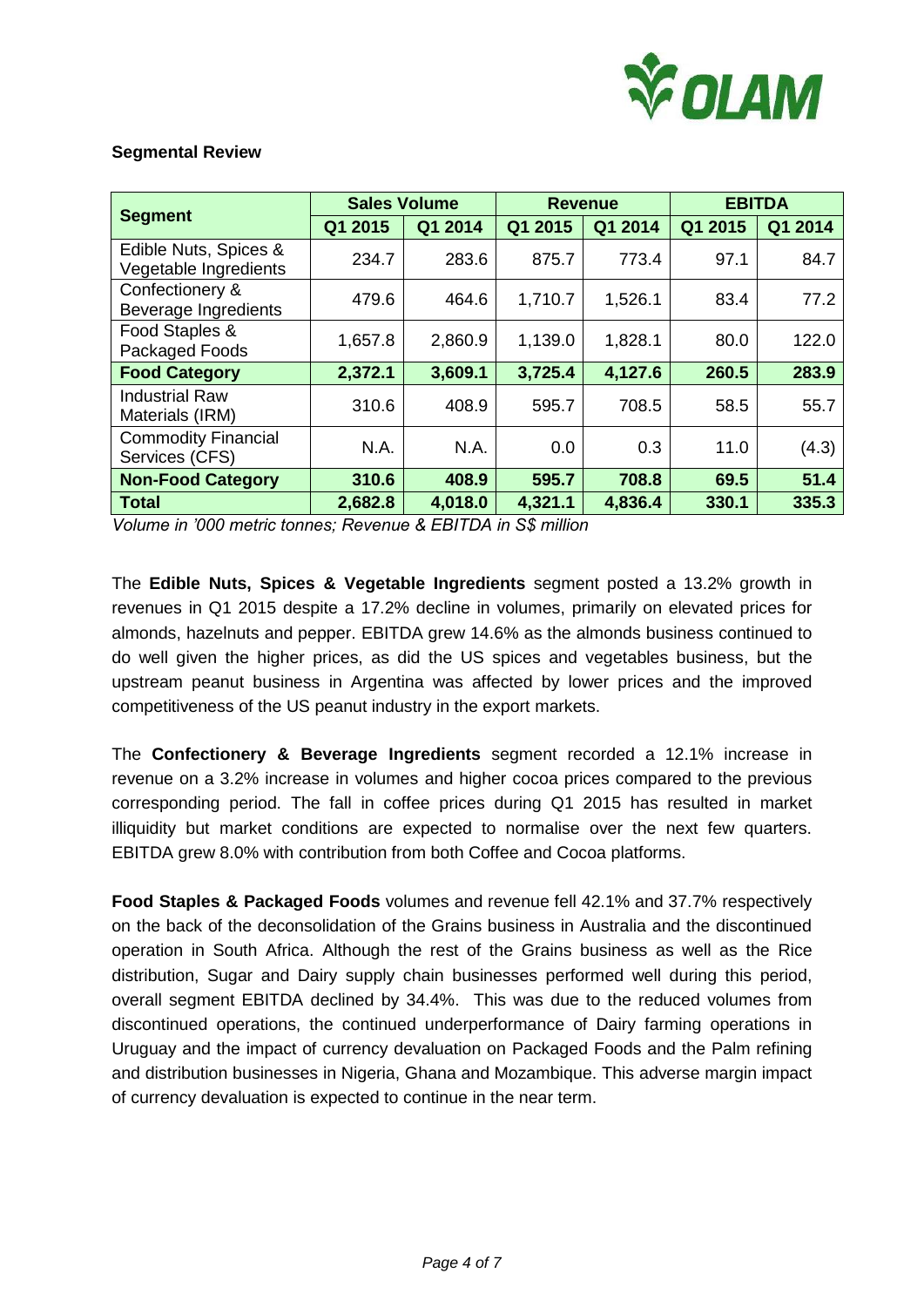

The **Industrial Raw Materials** segment recorded a 24.0% fall in volumes due to lower Fertiliser and Wood Products volumes, while revenues fell 15.9% due to lower volumes and lower cotton prices as compared to the prior corresponding period. However, EBITDA grew 5.0% due to higher contribution from the Cotton business and the restructured Wood Products business, partially offset by lower contribution from Rubber, Fertiliser and the SEZ business.

The **Commodity Financial Services** registered an improved EBITDA of S\$11.0 million in Q1 2015 versus a loss of S\$4.3 million in Q1 2014.

**Olam's Executive Director of Finance and Business Development, A. Shekhar** said: "We are pleased with the steady improvement in operational performance across nearly all our business segments during the quarter. We are also actively managing our longergestation projects across different business segments, which are expected to be significant contributors as these earnings progressively come onstream.

"The execution of the bond buyback in this quarter is another successful step towards optimising our debt tenor and cost. We are pleased to report that the positive impact of the various actions taken over the last 12 months is now beginning to reflect in reduced interest costs on an ongoing basis," he added.

## **Outlook and Prospects**

The long-term trends in the agri-commodity sector remain attractive, and Olam is wellpositioned to benefit from this as a core global supply chain business with selective integration into higher value upstream and mid/downstream segments. Olam believes its diversified portfolio with leadership positions in many segments provides a resilient platform to navigate uncertainties in global markets.

. . . . .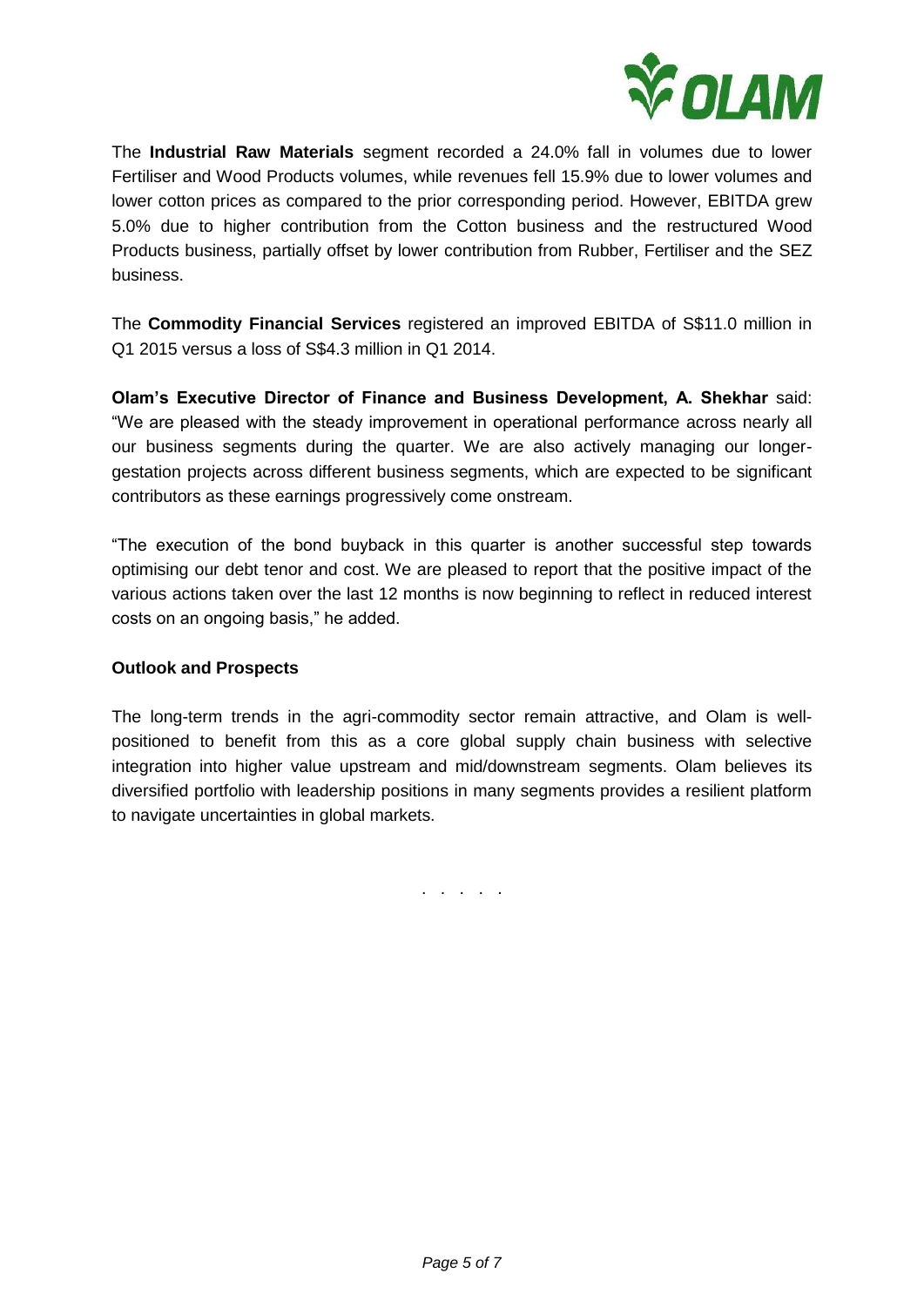

## *Notes to the Editor:*

- *1. The Company announced a fiscal year-end change from June 30 to December 31. The change will enable the Company to align its fiscal year to comply with the group consolidation and reporting requirements of its majority shareholder. With this change, the Company's current fiscal year, which began on July 1, 2014, will end on December 31, 2015. Thereafter, the Company will follow a January to December fiscal year. The quarters ended March 31, 2015 and March 31, 2014 are therefore referred to as Q1 2015 and Q1 2014 respectively. To allow a like-for-like period comparison, you can find pro-forma financial information in line with the new fiscal year for the financial years ended December 31, 2014, 2013 and 2012 on our website.*
- *2. This release should be read and understood only in conjunction with the full text of Olam International Limited's Q1 2015 Financial Statements and Management Discussion and Analysis lodged on SGXNET on May 15, 2015.*
- *3. The strategic plan announced after Olam's strategy review in April 2013 is premised on "rebalancing profitable growth and cash flow" with the view of generating and sustaining positive Free Cash Flow to Firm (FCFF) assuming constant prices.*

. . . . .

Issued on behalf of Olam International Limited by: WATATAWA Consulting, 28 Maxwell Road #03-03 Red Dot Traffic Building Singapore 069120

*Contacts For Olam Investor Relations* **Aditya Renjen** – General Manager, +65 66031104, +65 96570339, [aditya.renjen@olamnet.com](mailto:aditya.renjen@olamnet.com) **Chow Hung Hoeng** – Associate General Manager, +65 63179471, +65 98346335, [chow.hunghoeng@olamnet.com](mailto:chow.hunghoeng@olamnet.com)

### *Contacts For WATATAWA Consulting*

**Simon Pangrazio** – Managing Partner, +65 90603513, [simon.pangrazio@watatawa.asia](mailto:simon.pangrazio@watatawa.asia) **Josephine Chew** – Associate Partner, +65 90610353, [josephine.chew@watatawa.asia](mailto:josephine.chew@watatawa.asia)